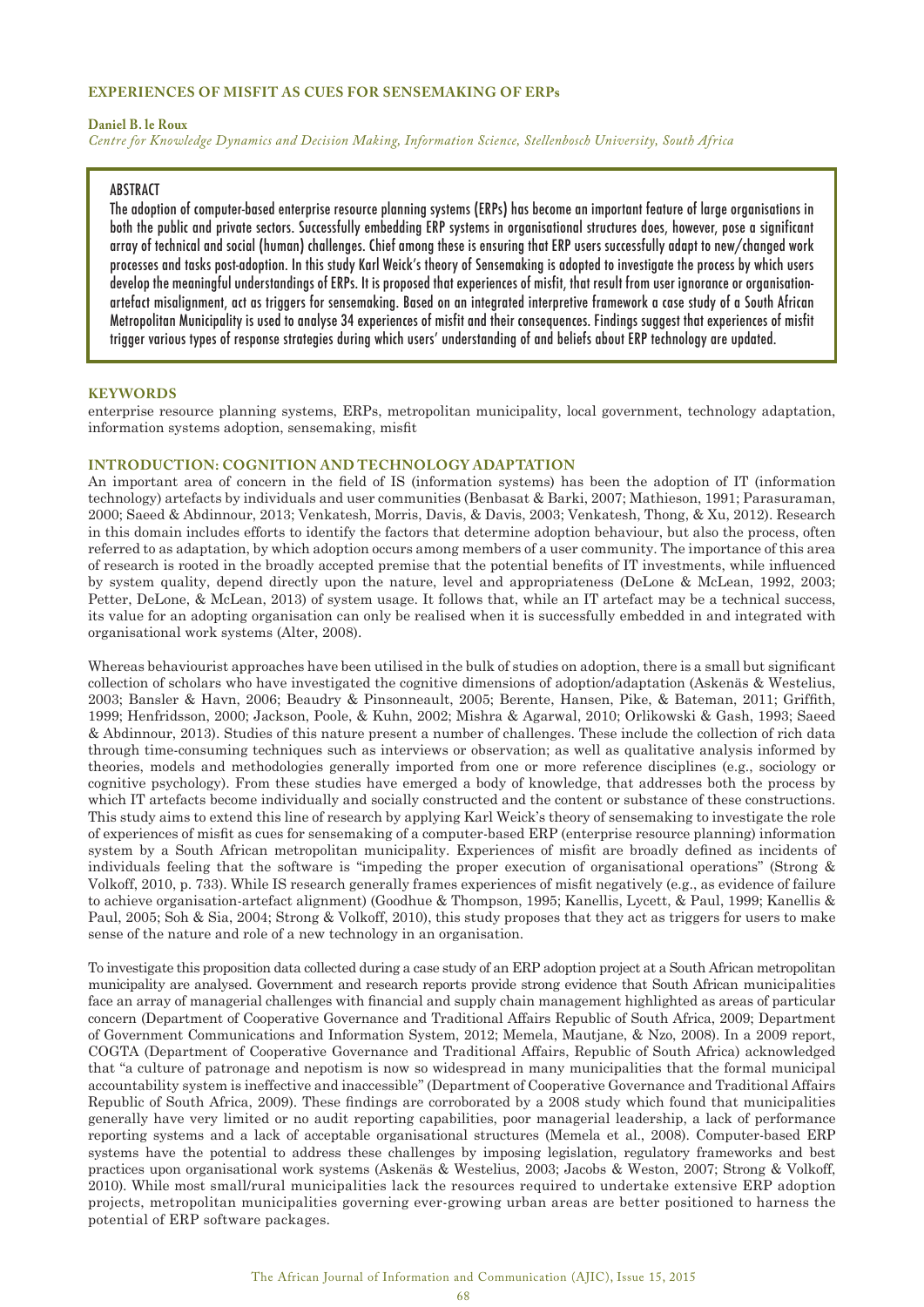**WEICKEAN SENSEMAKING THEORY AND ITS APPLICABILITY TO INFORMATION SYSTEMS ADOPTION** The sensemaking concept has been used in a variety of ways. Snowden (2005), in the context of knowledge management (KM), defines it as "the way that humans choose between multiple possible explanations of sensory and other input as they seek to conform the phenomenological with the real in order to act in such a way as to determine or respond to the world around them'' (Snowden, 2005, p. 46). Also notable is the work of Dervin (Dervin, Foreman-Wernet, & Lauterbach, 2003; Dervin, 2003) who developed the sense-making methodology – a widely applied communication-based research methodology which has been used in IS contexts (Foreman-Wernet, 2003; Naumer, Fisher, & Dervin, 2008). Further applications of sensemaking theory have been done in the field of human-computer interaction as a means to investigate the role of machines, and mental models of machines, in the processes by which humans become informed (Klein, Moon, & Hoffman, 2006a, 2006b). The most extensive and complete account of sensemaking as an organisational activity, however, is contained in the writings of Karl Weick (Daft & Weick, 1984; Weick, 1991, 1993, 1995, 1998, 2005; Weick & Quinn, 1999; Weick & Roberts, 1993; Weick, Sutcliffe, & Obstfeld, 2005).

Weick states that human actors perceive reality as a constant stream of experiences through ongoing processes of "automatic information processing'' (Weick, 1995, p. 14). During these processes "present moments of experience'' (referred to as cues) are extracted from the environment through the senses and placed in "perceptual frameworks'' (or frames) to form a plausible understanding of reality. Meaning, accordingly, is created when a person can construct a relation between a cue and a frame. Over time and through exposure to a greater variety of experiences humans develop a repertoire of frames that enables them to create meaning out of a greater variety of cues.

His theory dictates that when actors are confronted with novel events these processes of automatic information processing are interrupted. Such interruptions may be insignificant and bridged with little cognitive effort, but when the disparity between an actor's expectations and perceived reality reaches a "threshold of dissatisfaction" – experienced as a "shock'' – the actor is prompted to "pay attention and initiate novel action'' to form a plausible understanding of events. Stated differently, shocks denote situations where an actor's inability to relate cues to frames leads to confusion and agitation which, Weick argues, form the wellspring of occasions for sensemaking.

Occasions for sensemaking may trigger a variety of responses aimed at re-establishing the sensemaker's plausible understanding of reality. Weick describes two drivers (or starting points) of these responses. When sensemaking is driven by beliefs it takes the form of arguing or expecting. Arguing occurs when sensemakers test the validity of their frames through engagement with peers or colleagues in an attempt to justify subjectively held beliefs. Expecting, on the other hand, denotes sensemakers' continuous efforts to relate their expectations of reality with experiences. In both cases beliefs form the basis or anchor for the sensemaking process. Importantly, the outcome of these processes often involves the updating of frames to maintain the plausibility of that which is experienced. In this way the sensemaker dynamically establishes a cue-frame relation or, stated differently, a justifiable understanding of what is occurring.

When sensemaking is driven by action, Weick argues, it generally takes one of two forms. Committing, refers to instances where the sensemaker takes irrevocable action and retrospectively constructs a meaningful understanding of that action. This form of sensemaking is particularly apparent when the action committed to is public and/or voluntary and the sensemaker has to construct a plausible justification retrospectively. Manipulation denotes sensemakers' active creation of the environment of which sense must be made. Weick emphasises this circularity by arguing that actions manipulate the environment and, in doing so, partly determine the reactions which follow. These reactions, in turn, form new cues for sensemaking. These continuous cycles of actor-environment engagement highlight the self-fulfilling nature of sensemaking processes, as actions are often taken to justify beliefs and beliefs are retrospectively updated to justify actions.

The sensemaking perspective offers "a powerful means of articulating and tracing the influence of information systems" by enabling the researcher to "explain and anticipate outcomes around technology" (Orlikowski & Gash, 1994, p. 201). In accordance with this view, this study frames the adoption of a computer-based ERP system as an occasion for sensemaking based on three key motivations: firstly, the adoption of an ERP system involves the redesign of existing organisational work systems. Users, as a consequence, are confronted with new or different task portfolios often imposed upon them by the artefact (Strong & Volkoff, 2010). This process not only triggers a steep organisational learning curve, but also influences the roles (and identities) of organisational actors (Ignatiadis & Nandhakumar, 2009). Secondly, ERP systems are technically complex phenomena likely to trigger various degrees of ambiguity and uncertainty about their nature and role in the organisation (Askenäs & Westelius, 2003; Jacobs & Weston, 2007; Soh & Sia, 2004). Finally, sensemaking is particularly well suited to the analysis of adoption as a social process during which user communities continuously and collaboratively construct shared frames of reference about artefacts (Orlikowski & Gash, 1994).

# *EXPERIENCES OF MISFIT AS CUES FOR SENSEMAKING*

An important property of sensemaking, Weick argues, is that it is focused on and by extracted cues. The study of sensemaking, consequently, concerns itself with "ways people notice, extract cues, and embellish that which they extract" (Weick, 1995, p. 49). These cues form the focal points around which people "develop a larger sense of what may be occurring" (Weick, 1995, p. 50). Weick uses the metaphor of a seed to describe how cues play a "form-producing'' role in the sensemaking process, guiding actors to link the concrete to the abstract within a specific context.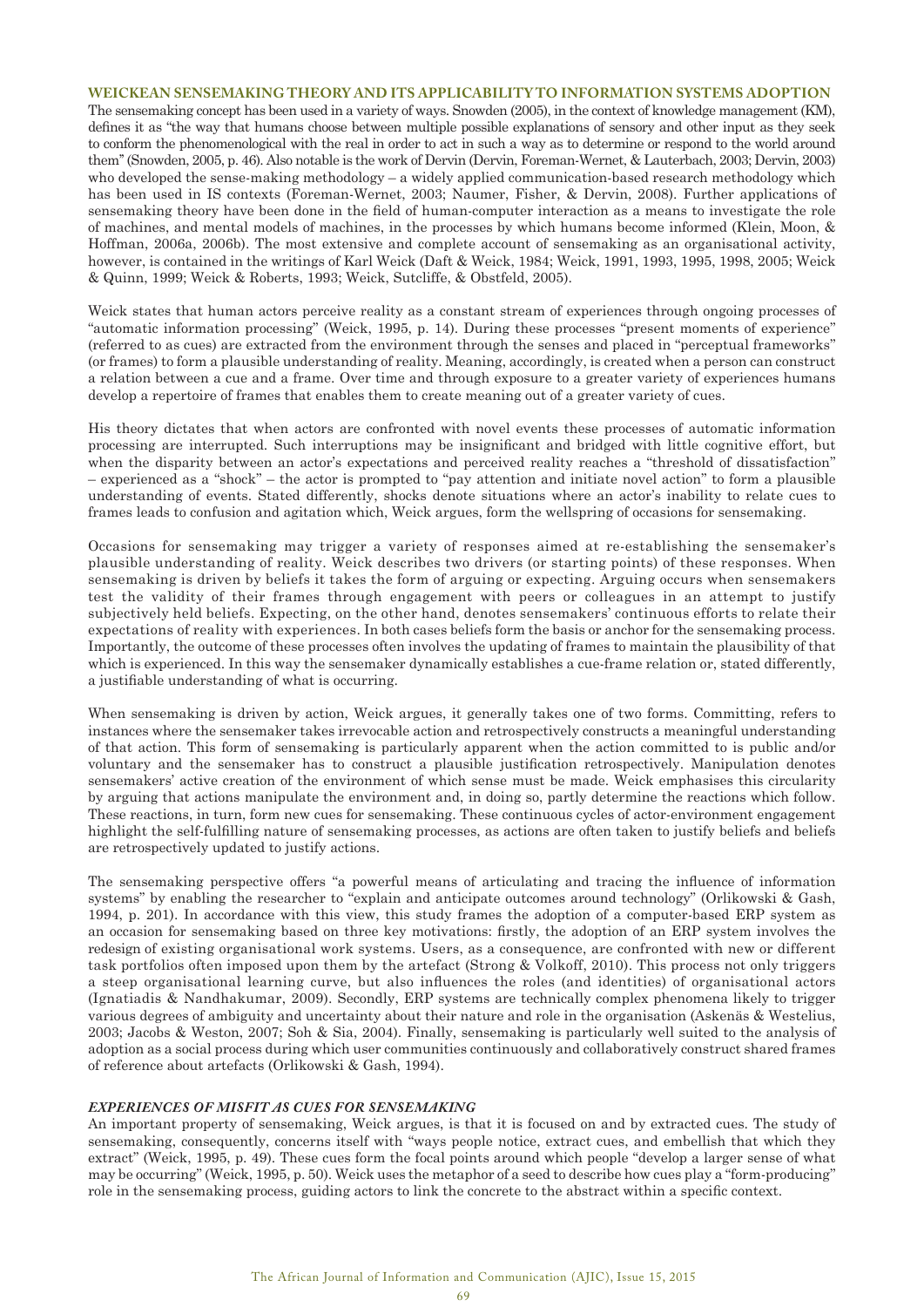Previous research in IS has considered features of technological artefacts as cues for sensemaking. Griffith (1999), for example, argues that because proprietary ERP packages are technically complex phenomena it is idealistic to expect that users will form accurate understandings of entire artefacts. Rather, initial conceptualisations of a technology are formed by extracting and enlarging specific features of the technology as cues that trigger processes of subjective and intersubjective sensemaking. "Any technology is actually a combination (constellation) of features: distinct parts, aspects, and qualities. Features that are noticed by users then can be socially constructed into an organisational system'' (Griffith, 1999, p. 473).

Askenäs and Westelius (2003), however, argue that the feature-based approach neglects the effect of the ERP's agency on the way it is constructed. To acknowledge this effect, they argue, users' constructions of the ERP should be considered in relation to their perceptions of "fit between the structure in the company and the IS functionality" on the one hand, and their perception of "how the system is trying to influence the user's work on the other hand" (Askenäs & Westelius, 2003, p. 210). Using these two dimensions they create four quadrants, each representing a metaphorical role (they add a fifth role for ERPs that have been rejected by the user community). The roles are described as:

- **Bureaucrat:** The ERP maintains the organisational structure and ensures that the enactment of structure conforms to rules. Users tend to accept this imposed structure if it fits their task portfolio.
- **Manipulator:** The ERP forces users to follow procedures that are experienced as unproductive or ineffective and align poorly with their requirements.
- **Consultant:** The ERP does not command work processes, but advises users when required. Users are able to manipulate the artefact to meet the requirements of non-standard use cases.
- **Administrative assistant:** The ERP is used for simple data-related tasks but does not control or enforce the organisation's processes or structure.
- **Dismissed:** A redundant ERP which has been dismissed by the user community.

Unlike the feature-based approach, the fit-based approach dictates that users' perceptions of a technology are dictated by their experiences of the application of the technology to achieve particular outcomes/goals. In doing so, it acknowledges that it is not the features themselves that users extract and enlarge, but the alignment between the features and users' requirements. In this study the fit-based approach is extended through the investigation of the role of particular experiences of misfit as cues for sensemaking of a technology.

Within IS the notion of fit has been addressed, both explicitly and implicitly, since the 1980s. Contributions to this body of literature have changed over time in response to the advancement of IT artefacts utilised in organisations. While early research of fit concerned correspondence between stand-alone, tool-like artefacts and single users, e.g., Goodhue and Thompson (1995), more recent research addresses organisation-artefact alignment as a separate level of concern (Sia & Soh, 2007; Soh & Sia, 2004; Strong & Volkoff, 2010).

Investigations of fit between individual users and particular IT artefacts typically focus on the premise that an individual's performance is influenced by "the correspondence between task requirements, individual abilities, and the functionality of the technology" (Goodhue & Thompson, 1995, p. 218). An experience of misfit, accordingly, may result from misalignment between any two of the three constructs. This dictates that misfit can exist even when the technological artefact offers all the required functionality – for example, when the user lacks the ability to utilise a particular function of the technology to complete a task.

Organisation-artefact alignment is not concerned with the individual user, but focuses on the degree of correspondence between the integrated work-flow framework of an integrated software system (like an ERP) and the organisational structures (which include policies, procedures and norms) of its adopter (Sia & Soh, 2007). The investigation of fit at this level of analysis is particularly important in the context of IS projects that involve the implementation of a commercial ERP package. Since such packages are developed for the broader market, they cover a generic requirement set which may differ substantially from that of adopters. Soh and Sia (2004) find that the requirements which commercial ERPs fail to address can be attributed to two sources. The first is voluntarily acquired organisational structures that include policies, procedures and norms which the organisation adopts on a voluntary basis. These structures typically result from strategies organisations employ to differentiate themselves from the competition. The second source of misalignment is industry-specific structures imposed upon the organisation by authorities (e.g., lawmakers or industry regulators).

Strong and Volkoff (2010) argue that, while organisation-artefact misalignment can be defined in terms of objective structures, instances thereof are subjectively experienced by users when ERP systems obstruct or complicate their work. They use grounded theory techniques in a qualitative case study to identify two primary categories of experience (deficiencies and impositions), which can be triggered by six categories of generative mechanisms. This enables the definition of twelve types of misfit experiences presented in Table 1.

While Strong and Volkoff (2010) investigate the antecedents of misfit, this study takes interest in its consequences. It is proposed, in particular, that experiences of misfit prompt users of ERP systems to engage in sensemaking. Three primary motivations support this proposition. Firstly, because experiences of misfit obstruct work processes, users are prompted to cope with or overcome them through some form of cognitive or behavioural adaptation (Beaudry & Pinsonneault, 2005). Secondly, the integrated nature of ERP systems implies that experiences of misfit are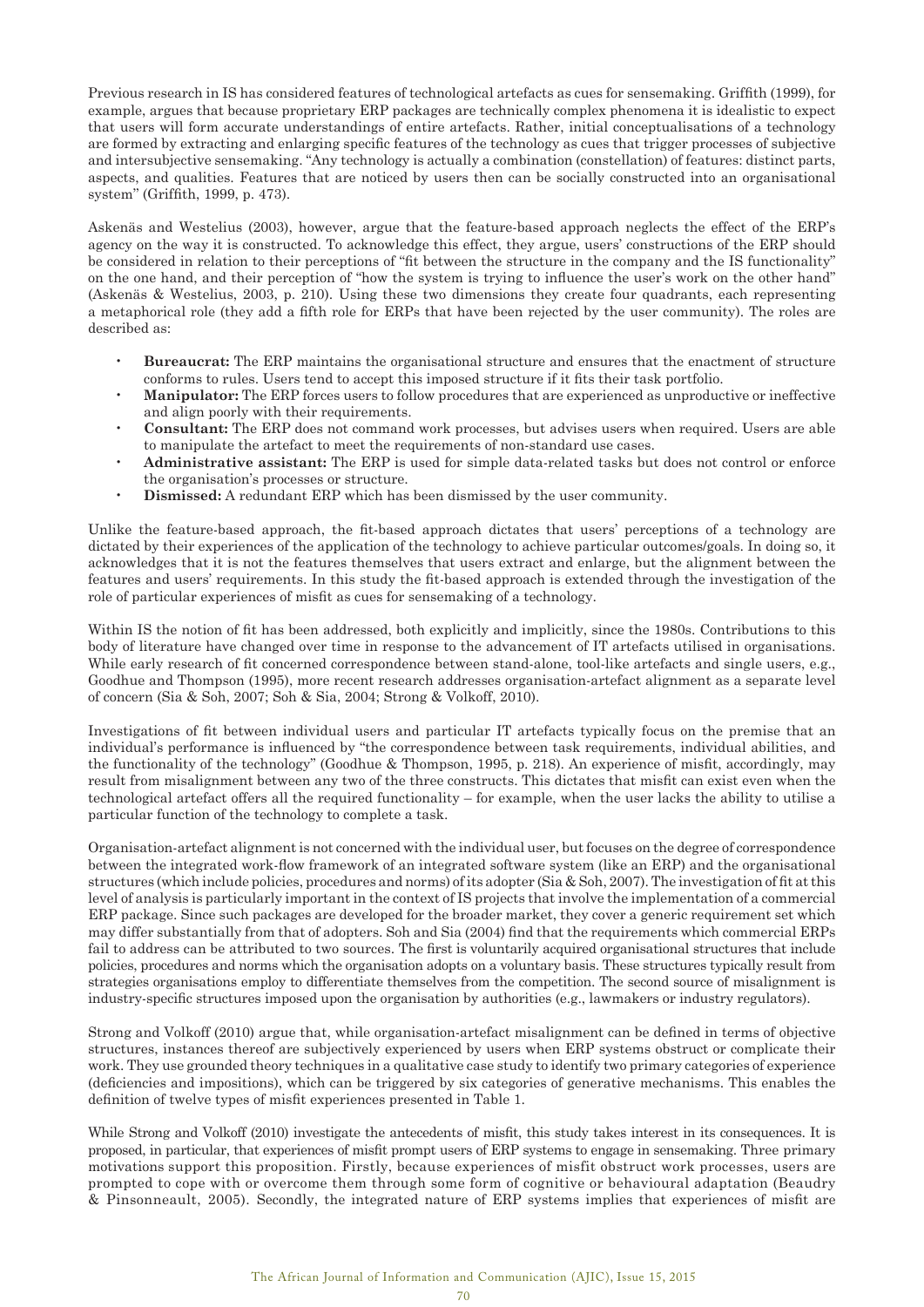often shared by users working within the same or similar business processes. It is expected, accordingly, that these experiences will spawn conversation (argumentation) about the nature, role and functions of the technology (Bansler & Havn, 2006). Finally, experiences of misfit may illustrate to users the shortcomings or limitations of the ERP artefact. Users, consequently, are expected to update their frames of the technology when they gain awareness of its deficiencies.

|                     |  |  |  | TABLE 1: STRONG AND VOLKOFF'S (2010) TYPOLOGY OF EXPERIENCES OF ORGANISATION-ARTEFACT |
|---------------------|--|--|--|---------------------------------------------------------------------------------------|
| <b>MISALIGNMENT</b> |  |  |  |                                                                                       |

| <b>Generative mechanism</b>   | <b>Description</b>                                                                                                                                                                                                                           | <b>Experienced as deficiency</b>                                                                                                                                    | <b>Experienced as imposition</b>                                                                                                                                                                                                          |
|-------------------------------|----------------------------------------------------------------------------------------------------------------------------------------------------------------------------------------------------------------------------------------------|---------------------------------------------------------------------------------------------------------------------------------------------------------------------|-------------------------------------------------------------------------------------------------------------------------------------------------------------------------------------------------------------------------------------------|
| Functionality misfit          | The reduction of process efficiency<br>due to artefact adoption.                                                                                                                                                                             | When artefact functionalities require<br>work-arounds to complete tasks.                                                                                            | When integration or standardisation<br>embedded in the artefact is<br>incongruent with that required<br>by interdependent business<br>processes.                                                                                          |
| Data misfit                   | Data or data characteristics stored<br>in or needed by the ES lead to data<br>quality issues such as inaccuracy,<br>inconsistent<br>representations.<br>inaccessibility, lack of timeliness,<br>or inappropriateness for users'<br>contexts. | When there are too few attributes<br>or levels of data associated with<br>certain entities or the software fails<br>to support relationships between<br>entities.   | When integration and standardisation<br>between different business units<br>requires the alignment of entity<br>definitions, which leads to imposed<br>generalisation of entities.                                                        |
| Usability misfit              | artefact<br>Interactions<br>the<br>with<br>required for task execution are<br>experienced as cumbersome or<br>confusing.                                                                                                                     | When the artefact's user interfaces<br>are poorly designed for data<br>capture (e.g., forms and fields) or<br>presentation (e.g., reports).                         | When integration of application areas<br>in the artefact leads to large, complex<br>data sets and more effort is required<br>to locate relevant data.                                                                                     |
| Role misfit                   | Roles in<br>the<br>artefact<br>are<br>with<br>the<br>skills<br><i>inconsistent</i><br>available, creating imbalances<br>in the workload, bottlenecks, idle<br>time and mismatches between<br>responsibility and authority.                   | When it is not possible to set up<br>roles with the desired locus of<br>accountability within the ES.                                                               | When integration or standardisation<br>embedded in the artefact impacts the<br>roles and responsibilities defined in<br>organisational structure by changing<br>skills required in roles, workloads,<br>authority required in roles, etc. |
| Control misfit                | The controls embedded in the<br>artefact provide too much control,<br>inhibiting productivity, or too little<br>control, leading to the inability to<br>assess or monitor performance<br>appropriately.                                      | When the artefact forces the<br>application of standard rules to<br>instances where a business process<br>presents an exception to the rule.                        | When rules embedded in the<br>artefact make diversions<br>from<br>typical business process<br>flow<br>impossible.                                                                                                                         |
| Organisational culture misfit | <b>The</b><br>artefact<br>requires<br>ways<br><b>of</b><br>operating<br>that contravene<br>organisational norms, such norms,<br>in turn, may be embedded in a<br>broader (e.g., national) culture type.                                      | Due to its holistic nature, emerging<br>from the totality of the technology<br>and its context, misfits from this<br>source are only experienced as<br>impositions. | When actors are required to<br>contravene organisational norms<br>by acting in obedience to rules<br>imposed by the artefact.                                                                                                             |

## **RESEARCH DESIGN**

To investigate the proposition that experiences of misfit act as cues for sensemaking of ERP technology an empirical investigation was performed in March 2013. The empirical investigation took the form of a single, cross-sectional case study during which the researcher aimed to gain an in-depth understanding of the adoption/adaptation process through multiple data collection techniques. Case studies enable researchers to investigate not only the IT artefact itself, but the range of phenomena (culture, style of management, role hierarchies, etc.) that form the organisational context in which technological artefacts are embedded (Avison & Pries-Heje, 2005; Yin, 2009). The vast majority of investigations in this line of IS research, accordingly, utilise case study design (with qualitative methods) to collect "a full variety of evidence'', which may include interviews, documentation and artefacts (Yin, 2009, p. 11).

The case organisation is one of South Africa's nine metropolitan municipalities, referred to using the pseudonym *Metro*. A variety of data collection techniques were utilised, including the analysis of public reports on local government; the analysis of *Metro's* internal documentation (policies, standard operating procedures, workflow diagrams, role hierarchies, forms etc.); interviews with directors; a survey completed by more than 800 ERP users; a group interview with members of the ERP project steering committee; and, finally, one-on-one interviews with 24 users in the supply chain management (SCM) department. These techniques were used in an iterative manner enabling the researcher to design data collection instruments based on the analysis of data previously collected. For the purpose of this article focus falls on the interviews conducted with users. However, data collected through other techniques is utilised here to enable description of the users' organisational context.

Interviews were conducted with 24 individuals from three branches in the SCM Department. The individuals were selected based on an analysis of their roles (task portfolio) with emphasis on the degree to which their tasks involved interaction with the ERP.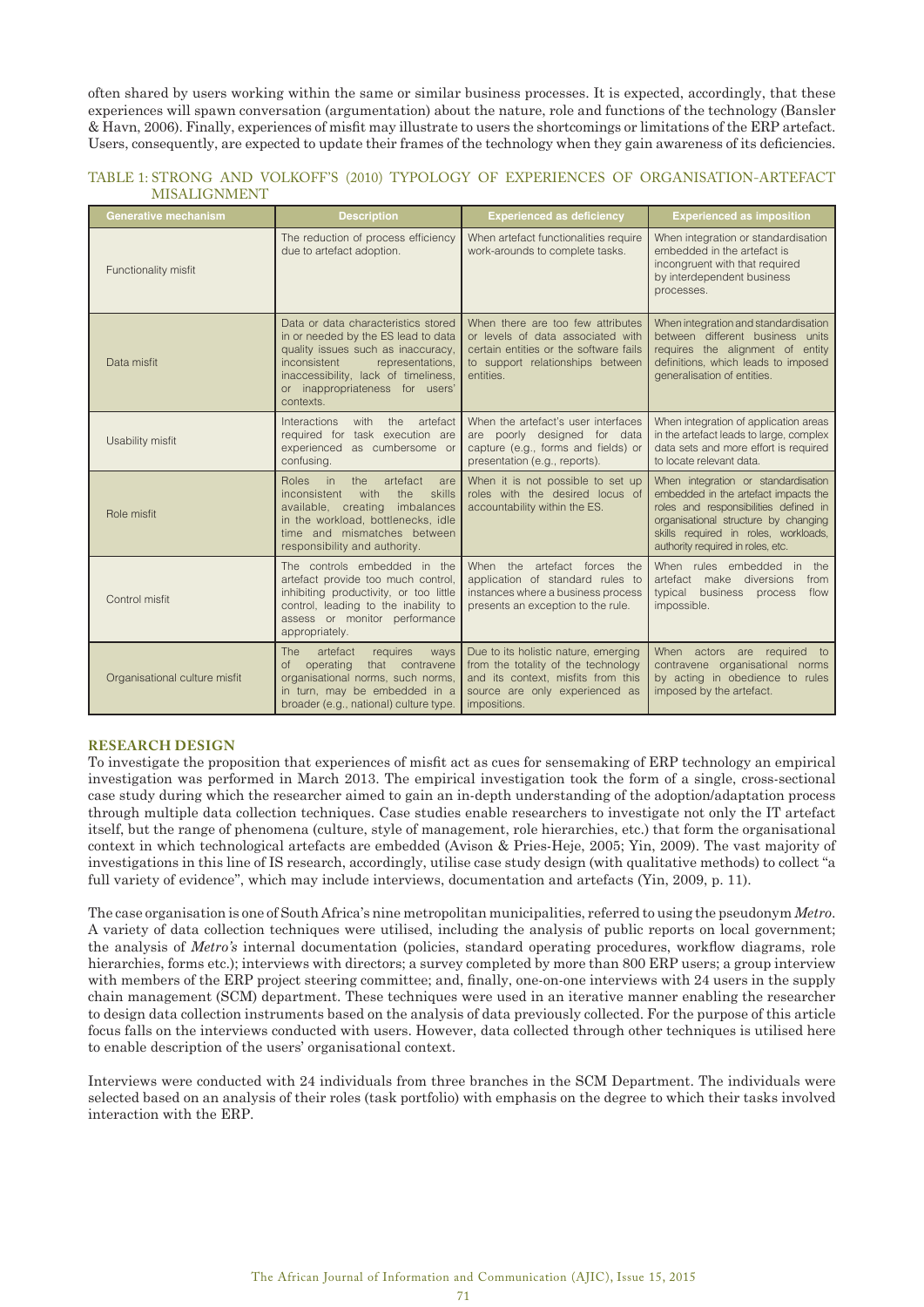## TABLE 2: THE BRANCHES (UNITS) AND ROLES OF INTERVIEWEES WITHIN THE SCM DEPARTMENT

| <b>Branch</b>         | Role                 | <b>Number of interviewees</b> |
|-----------------------|----------------------|-------------------------------|
|                       | Team Leader          | 3                             |
| Procurement           | Buyer                | 5                             |
|                       | Assistant buyer      | 5                             |
|                       | Practitioner         |                               |
|                       | Professional officer |                               |
| Tenders and contracts | Admin officer        | $\overline{2}$                |
|                       | Clerk 3              |                               |
|                       | Clerk 2              | $\overline{2}$                |
|                       | Support staff        |                               |
|                       | Clerk 3              | $\overline{2}$                |
| Supplier management   | Head                 |                               |
| <b>Total</b>          | 24                   |                               |

During each interview questions were asked about the participant's role at *Metro,* how they used the ERP system, their general views on the system, and their experiences of and problems working with the system. For each problem identified, participants were asked to describe the problem, what they did when it happened, how they learned to handle the problem in that manner, and any problems that may have subsequently resulted from that way of doing things (refer Apppendix A). The interviewer, based on responses from the interviewee, asked more specific questions where required. To avoid confusion the interviewer did not use sensemaking terminology (e.g., frames or cues) during the interviews, more general terms like "view", "understanding" or "perception" were used. All the interviews were recorded using a digital dictaphone and the researcher made field notes after completing an interview to summarise the key aspects thereof.

Analysis of the interviews was informed by Weick's theory of sensemaking and earlier findings about experiences of misfit and sensemaking of technologies. The framework dictates, firstly, that an experience of misfit denotes one of two scenarios: The first scenario includes cases where, due to a lack of knowledge of the technology, the user is unable to achieve a task outcome (i.e., user-technology misfit due to individual abilities). The second scenario includes cases where the user's performance is obstructed or impeded due to an instance of artefact-organisation misalignment. The two forms of experience, the framework proposes, will impact user performance by either obstructing completion of a task or negatively impacting task efficiency. It is further proposed that this will trigger behavioural responses among users that can be analysed as forms of technology sensemaking. The framework does not propose predefined categories or types of behavioural responses.

Application of the framework followed five steps:

- 1. All the interviews were analysed by a single researcher (the author) to identify particular experiences of misfit as the primary units of analysis.
- 2. Each experience of misfit was then analysed further based on the following principles:
	- a. The experience was categorised as an instance of user ignorance if it resulted from the user's self reported inability (lack of knowledge) to utilise the artefact's features correctly to achieve task outcomes.
	- b. The experience was marked as an instance of task-technology misfit and categorised according to Strong and Volkoff's (2010) typology (see Table 1), if it resulted from an instance of artefactorganisation misalignment.
	- c. The user's response to the experience was analysed and framed as a form of sensemaking as described in section 2.

# *CASE BACKGROUND*

Metropolitan municipalities, much like large private sector organisations, have been under increasing pressure to leverage the capacity of IT artefacts to improve performance. Following general global trends South African metropolitan municipalities (metros) have expanded considerably over the last four decades due to urbanisation and in-migration. This process has placed extensive pressure on the resources available to metros as the demand for the expansion of service delivery steadily climbs. Particularly challenging in this regard has been the rapid growth of informal settlements around metropolitan areas, as homeless, and often jobless, citizens migrate closer to the urban centres in the hope of improving their standard of living (Department of Cooperative Governance and Traditional Affairs, Republic of South Africa [COGTA], 2009, p. 39). Unemployment levels in metros range between 26% and 50% (COGTA, p. 23). Apart from these challenges the size of metros also implies that they require "more sophisticated urban management capacity and skills to deal with spatial planning, land-use management and infrastructure lifecycle management'' (COGTA, p. 22).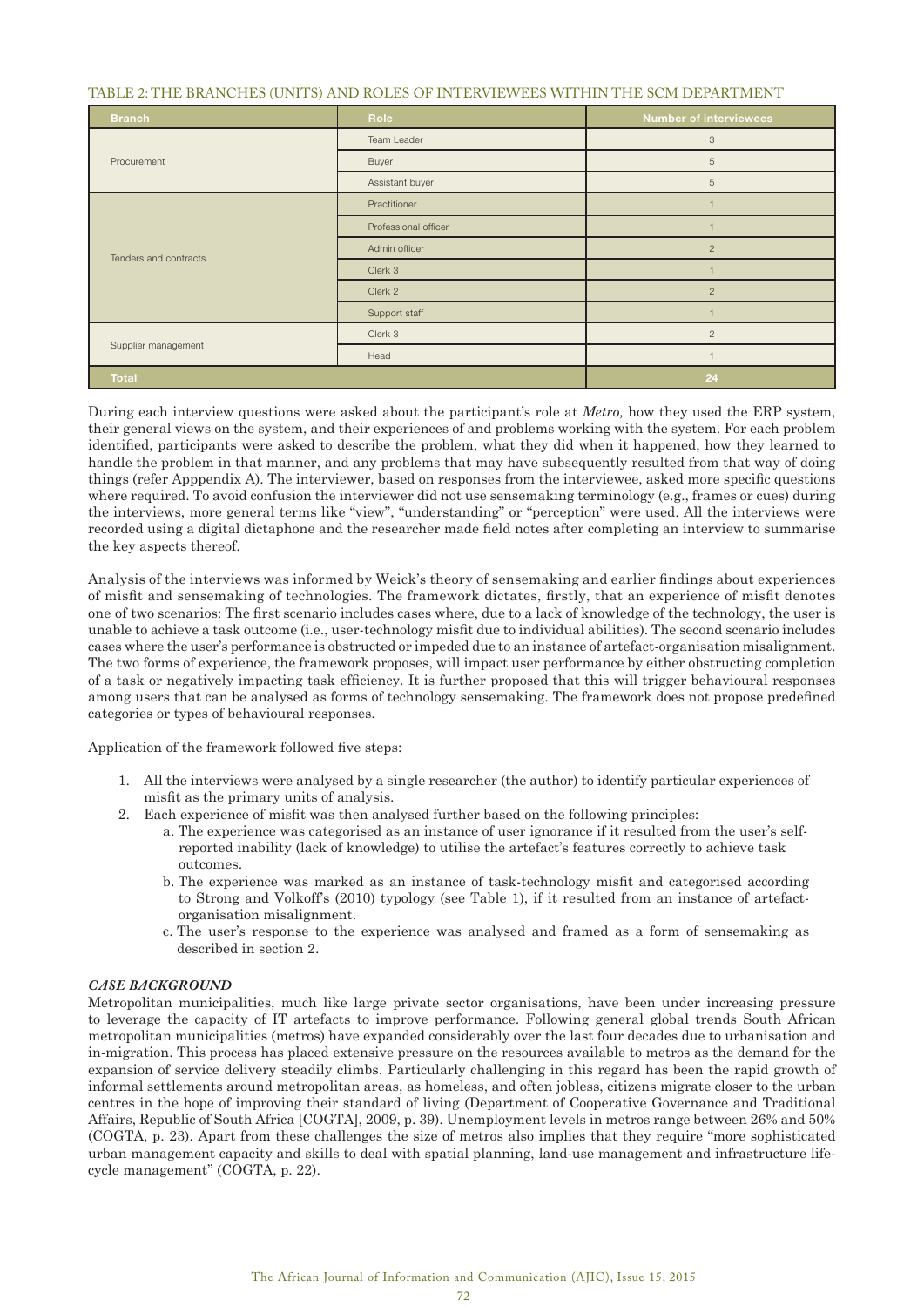*Metro* was established as one of South Africa's metropolitan municipalities following municipal elections in 2000. The process involved the amalgamation of seven previously autonomous municipalities under a single local authority. It has a workforce of just over 30,000 people and is responsible for the delivery of municipal services to around 3,5 million citizens spread over an area of 2,500 km2. As a local government organisation *Metro* is governed by a legislative council elected through municipal elections. The council at the time of the investigation was elected in 2011 and consisted of 221 seats. The council elects, from its membership, a mayor who is appointed as the head of the municipality's executive structure. The mayor, in turn, appoints a 12-member council representing the organisation's 12 directorates. Each directorate is managed by an executive director and divided into various functional departments. *Metro's* largest directorate (Finance) has 10 departments while the smallest (Social Development and Early Childhood Development) has two.

As a major part of its establishment *Metro* faced the challenge of integrating more than 100 smaller, fragmented legacy systems used throughout the municipalities that were amalgamated. Based on a high-level requirements analysis process the organisation realised the need for a large, integrated solution and a decision was made to implement a proprietary package. Following this decision *Metro*, in consultation with Gartner Research, initiated a rigorous selection process to identify the most suitable supplier. The process involved over 250 members of staff (mainly senior and middle management) and culminated in the selection of an international supplier. The supplier had limited experience in the implementation of their product in local government contexts and the implementation within *Metro* posed a significant challenge - the project was labelled as the largest of its kind (i.e., local government implementation) ever undertaken.

The first phase of the project life-cycle involved a four-month analysis and design process with the aim of ensuring alignment of the ERP with *Metro*'s requirement set. The second phase involved the implementation of the accounting, procurement, materials management and human resources functionality and was completed in 10 months. The final phase of the project involved the release of more functionality and was completed by mid-2003.

While *Metro* initially faced quite a lot of criticism for the project, mainly due to the costs involved, it was widely hailed as a success after the organisation reported a 14% rise in income generated through billing from 2004 to 2005. This improvement contributed to the improvement and integration of *Metro*'s information management processes through the ERP implementation projects. The return on investment meant that the project effectively covered its own costs in the two years following implementation and future gains could be utilised to improve service delivery.

Because of its size (over 30,000 employees) the collection of qualitative data across all *Metro*'s functions was unfeasible. The researcher consequently decided to select a particular functional area for investigation. The decision was dictated, firstly, by the degree to which the ERP was integrated with organisational work systems in the functional area and, secondly, by the key challenges identified by the AGSA's (Auditor General of South Africa's) reports on local governance in South Africa (Auditor General of South Africa, 2011, 2012). Following an investigation of the AGSA's reports and meetings with the relevant directors at *Metro*, a decision was made to perform data collection within *Metro*'s SCM department.

Chapter 11 of the MFMA sets out the regulations for SCM in municipalities. These regulations aim to ensure that "procurement processes, contract management and the controls in place to ensure a fair, equitable, transparent, competitive and cost-effective SCM system that complies with legislation and that minimises the likelihood of fraud, corruption, favouritism as well as unfair and irregular practices'' (Auditor General of South Africa, 2011, p. 70). Given the general poor state of financial management within South African municipalities, it is not surprising that the implementation of the SCM policy has been dismal. The AGSA reports that, for the 2009-10 financial year, irregular spending by municipalities was almost always a result of the contravention of the SCM policy and legislation, accounting for 94% (R3,9 billion) of all irregular municipal expenditure. This figure increased to 98% (R6 billion) in the 2010/11 financial year (Auditor General of South Africa, 2012).

On average *Metro* handles close to 30,000 supply-chain transactions every month. The bulk of these transactions involves the utilisation of contracts for the supply of products which *Metro* requires on a regular basis. Once such a contract has been awarded to a supplier, following the formal bidding process and the specification of an item's cost, the organisation can bypass the time-consuming processes of collecting and adjudicating quotations for a large part of these transactions. The routine nature of such transactions makes them well suited to computerisation, and *Metro* utilises its ERP extensively in this area of business. However, in accordance with MFMA regulations, a competitive bidding process must be followed when demands exceeding R200,000 are processed. The unique nature of each tender complicates the application of the ERP in this process, as *Metro*'s Director of IST (Information Systems and Technology) explained:

It's technically one-offs so why configure this whole thing for a special road? So I think we have got to be very careful to think to what extent we want to automate this and always ask ourselves is this really going to be, in the long run, the right thing to do. To ask a system to automatically do the adjudication for you on the bigend tenders is probably asking too much and would actually create more problems than benefits.

To cater for such cases the SCM Department, while using the ERP system extensively, also developed various manual (paper-based) workflows to process high-value transactions and a collection of contingencies.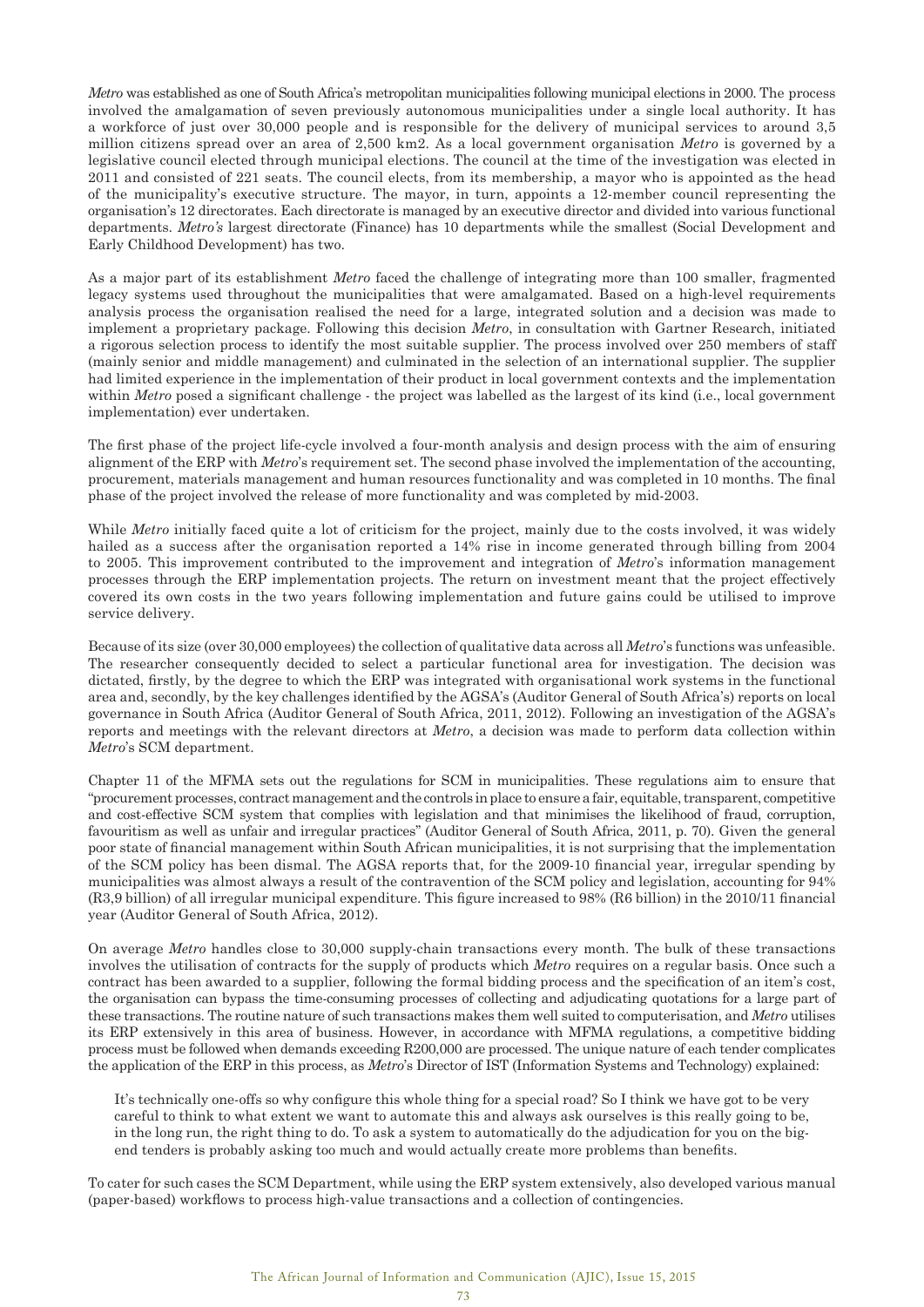## *DISCUSSION OF FINDINGS: FOUR BEHAVIOURAL STRATEGIES TO MAKE SENSE*

From the interviews the researcher identified and analysed 34 experiences of misfit. The categorisation of these cases involved the analysis of the generative mechanisms of each in accordance with the principles applied by Strong and Volkoff (2010). While many of the cases clearly fell within one of the prescribed categories, some required careful, systematic analysis to justify categorisation and ensure consistency. An example is a case where a user could not complete a task because data were not captured completely at a previous point in the workflow. While it seems, prima facie, that the user experienced an instance of data deficiency, the data capture error (as opposed to a technological deficiency) is the generative mechanism of misfit. Furthermore, the data capture error may itself have resulted from an earlier experience of misfit (e.g., usability misfit). To ensure consistency across the analysis the researcher categorised each experience in accordance with the user's interpretation of the generative mechanism. This decision was motivated by the argument that the user's response to misfit should be considered in relation to his/her understanding thereof, as opposed to an objective analysis of the chain of events preceding it. While this approach enabled consistency in the analysis process, it should be noted that an objective analysis of multiple data sources afforded the researcher a more accurate view of the various misfit instances. For the purpose of this study, however, interest falls on the manner in which users developed plausible (as opposed to accurate) understandings of their experiences. Le Roux (2013) presents a detailed analysis of the full body of empirical evidence collected at *Metro*.

Of the 34 experiences, 17 experiences were attributed to instances of organisation-artefact misalignment, 15 experiences were attributed to user abilities and two experiences were attributed to technical (hardware) deficiencies. The 17 instances of organisation-artefact misalignment included

- seven cases of control misfit (three deficiencies and four impositions);
- three cases of role misfit (all impositions);
- three cases of usability misfit (all deficiencies);
- two cases of data misfit (both deficiencies); and
- two cases of functional misfit (both deficiencies).

In seven of the 15 cases attributed to user abilities, the user admitted that the experience resulted from his/her own lack of knowledge about the system features. In the other eight cases, however, users attributed their experience of misfit to the abilities (or lack thereof) of a user capturing or processing data at an earlier point in the workflow.

Experiences of misfit affected users' task performance in two primary ways. In 24 of the analysed experiences the user could not complete the task at hand until the problem was resolved. In these cases misfit obstructed the workflow and, in doing so, forced the user to take some form of action to overcome the problem. In the remaining 10 cases misfit impacted the user's performance, primarily by inhibiting his/her ability to achieve task outcomes efficiently. In such cases the user could achieve the task outcomes, but in a manner perceived as tedious and/or frustrating.

Initial analysis of the data revealed that users responded to misfit by employing a variety of strategies. After further analysis these strategies were reduced to four general types. In the sections which follow, each of these strategy types are discussed with reference to particular examples and analysed as a form of sensemaking.

## *STRATEGY 1: USER CONFRONTATION*

The response strategy adopted in 12 of the 34 cases is referred to as "user confrontation" and involves the user confronting (mostly telephonically or via email) another user. This strategy was adopted in all cases where users attributed their own experience of misfit to the abilities of another user. It was also adopted in response to three experiences of control misfit and one of role misfit. While this form of confrontation may involve undesired conflict among users, it acts as a form of informal user training during which acceptable usage norms are made explicit and errors pointed out and resolved. The following interview excerpts provide examples of users describing confrontation.

"So, I phoned the lady and said to her I'm sick and tired, can't you people think for yourselves, you can see there is an address field. And she said can't I be a bit nicer. So I say I've been saying this a hundred million times, I don't think being nice will work anymore."

"I still have to explain things to my buyers, every day, because each has a different setup to work with, each tender is different. I get frustrated after a while, anyone would, but I've learnt to relax and handle each one on its own merits."

"One day I saw a requisition come through for an item that is on tender and it was for R1! And I called them and said what the hell are you doing? If you work like that we can just get people off the streets to do your job. How can you release a requisition for R1? And these are senior people!"

Instances of confrontation are analysable as action-driven sensemaking processes. While they generally result in argumentation (belief-driven sensemaking), the action of confronting another user is not undertaken with the aim of establishing frame validity. It is, rather, an attempt to manipulate the environment through the establishment of usage norms with the aim of, in Weickian terms, consolidating that which is real. In this context the user's environment is inter-organisational and continuously shaped and reshaped by the actions of other users sharing the same integrated software artefact. By manipulating the usage behaviour of others through confrontation users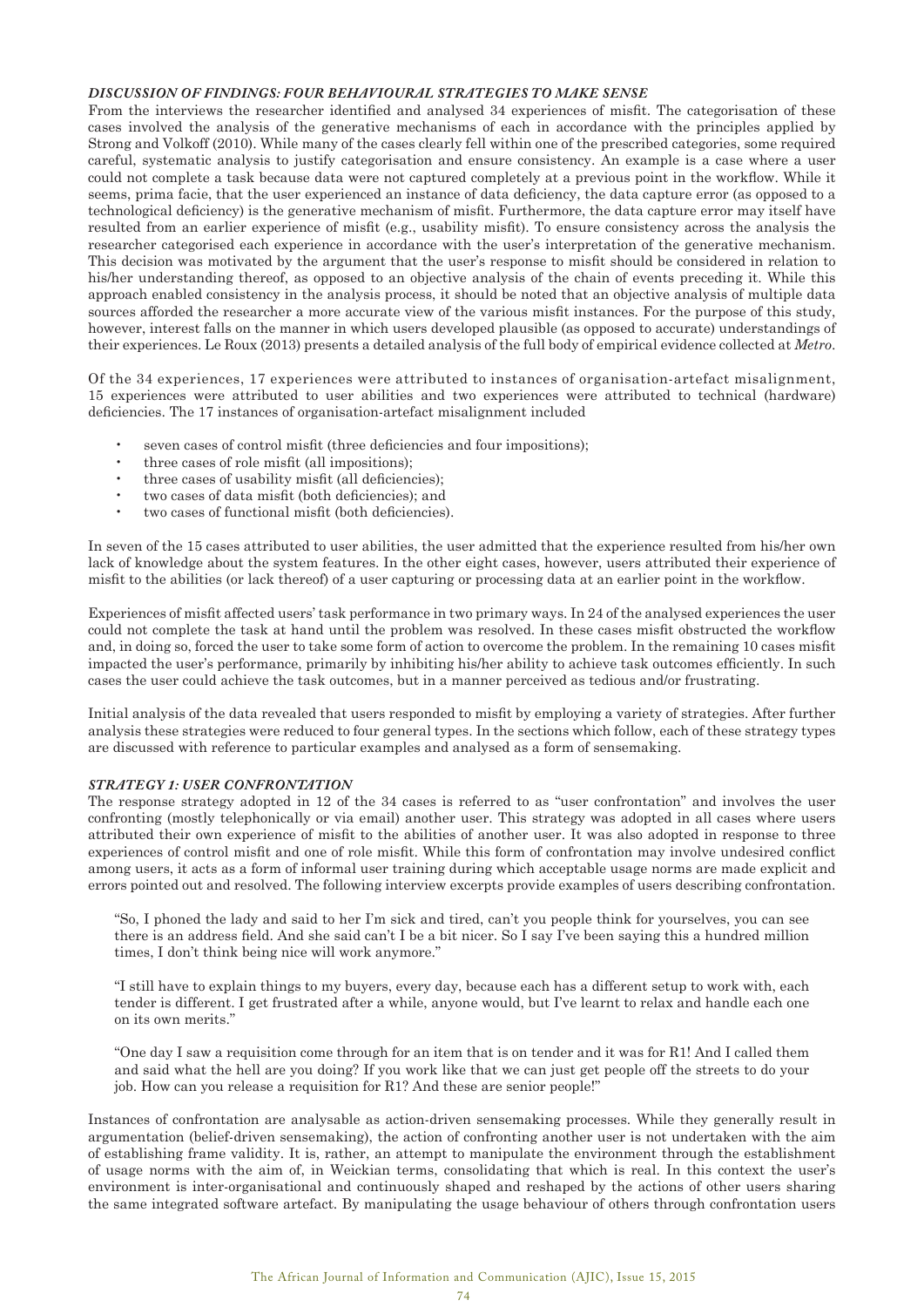actively create the environment in which they work. The goal of confrontation, then, is to establish correspondence between the user's beliefs about desirable ERP operation and his/her reality.

## *STRATEGY 2: WORK AROUND*

In 11 of the 34 cases users adopted a workaround in response to the experience of misfit. Despite various calls for research into workaround practices (Kellogg, Orlikowski, & Yates, 2006; Orlikowski & Gash, 2011), this area of IS remains notably under-researched (Azad & King, 2008; Ignatiadis & Nandhakumar, 2009; Pollock, 2005). "IS researchers have generally focused their theoretical energies on the intended use of information systems, devoting much less attention to computer workarounds" (Azad & King, 2008, p. 264).

In all the instances where workarounds were adopted at *Metro*, it was done in response to an instance of organisationartefact misalignment. Three scenarios were evident. In the first, users required certain data to which they did not have access through the ERP (role/control misfit experienced as imposition). To obtain the data users contacted a colleague who did have access to the data and requested that it be exported and sent to them via email. In the second, users needed to compile reports for particular stakeholder groups. While they were able to utilise the ERP's builtin reporting functionality, the resulting reports either lacked certain data or contained too much data (data misfit experienced as deficiency). Users responded to such instances by extracting the data from the ERP to a spreadsheet and manipulating the output to develop the desired report. In the third scenario certain requirements of a business case were not catered for by the ERP functionality (functional misfit experienced as deficiency) and required users to follow a manual (paper-based) workflow.

From a sensemaking perspective, these experiences of misfit play two important roles. In cases where the instance of misfit was experienced as an imposition the role of the ERP as imposer of data access control became illuminated. This is evident from the following explanation given by an interviewee:

We e-mail [data to colleagues] a lot – especially to people without access. And I've asked [the developers] why it is like that? I think it has to do with combating corruption. They prefer that the project manager on site does not work on [the ERP] – so that he can't have access to give work to his friends.

While users understood the ERP as a tool to increase organisational efficiency, experiences of misfit such as this led them to make sense of the ERP as playing the role of an auditor enforcing adherence to internal policy and legislation. In instances where the business case required the adoption of a manual workflow, the bureaucratic nature of the artefact became illuminated. At *Metro* certain circumstance justified the placement of an emergency/urgent purchase order which allowed users to bypass the ERP and place the order telephonically to the buyer. One user explained:

When there are urgent purchases that need to be made the relevant person will contact the buyers and inform him that it's an emergency or urgent matter. The buyer will allow the purchase order but first thing in the morning he will want all the relevant documentation from the department to process it in the [ERP].

In the example above, the experience of misfit serves as a cue which makes the role of the ERP as bureaucrat sensible. It also reveals, contradictorily, the inability of the ERP to, firstly, determine/judge whether a particular business case may be classified as urgent or an emergency and, secondly, to disregard its built-in rules if this is the case. Consequently, while users do construct the ERP as an active role-player as suggested by Askenäs and Westelius (2003), the experience of misfit serves as a cue which highlights its rigid, non-human nature.

Like user confrontation, the creation and adoption of work-arounds constitutes active manipulation of the environment. Such manipulation offers users a sense of control over the environment and, in particular, the artefact. The existence of these practices blurs the traditional user-system boundary and cultivates, rather, an image of the information system as continuously enacted through iterative cycles of environment perception and manipulation. This view embraces the notion of information systems as complex, adaptive, socio-technical systems.

#### *STRATEGY 3: IMPROVISED LEARNING*

In six of the 34 cases, the user experiencing misfit approached a colleague from his/her own unit/department for advice or support. Boudreau and Robey (2005, p. 9) refer to this practice as improvised learning and define it as "learning situated in practice, initiated by users, and implemented without any predetermined structure, schedule, or method". In all six cases users adopted this strategy when they attributed their experience of misfit to their own lack of knowledge of the ERP's structure and functions. One user explained:

I had in-house training when I started at [*Metro*] for a week. But most of it, well, it's that you have to want to learn. So if you have an accounts payable query and you don't know how to handle it, you get up and you walk to someone and say 'Please help me, I don't know how to do this'. So that next time you can do it on your own. So, yes, most of it was self-taught.

As a form of sensemaking, improvised learning, in a similar way to user confrontation, involves engagement among users about the application of the ERP in a particular business scenario. Unlike user confrontation, however, improvised learning is initiated by the user acknowledging his own lack of knowledge/ability and generally occurs among users that share the same unit or department. This enables rich (face-to-face) interaction between users that,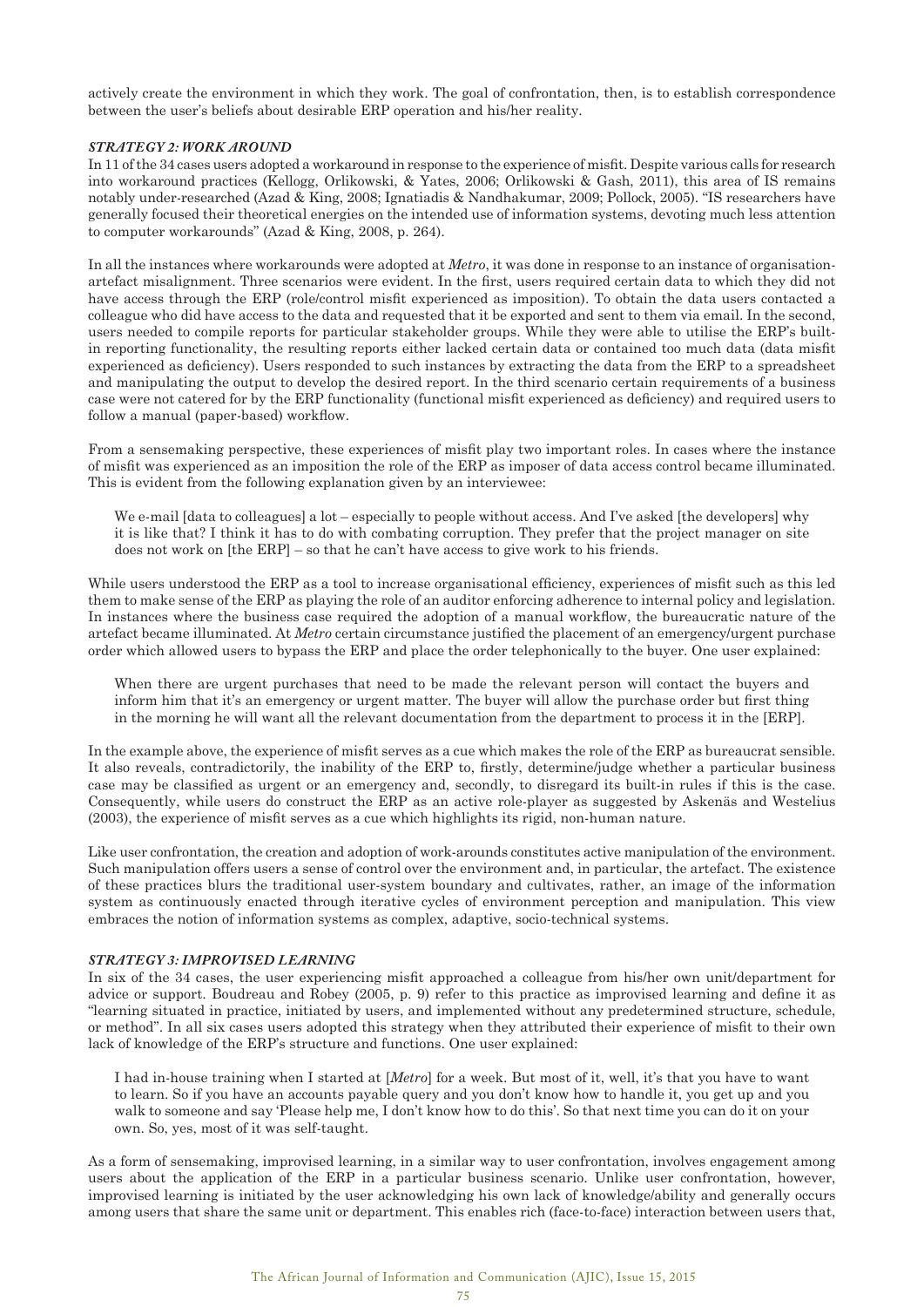based on the cases analysed, share a relationship of mutual trust. While interviewees were mostly positive about this practice, they were aware that overreliance on colleagues was undesirable. One user explained:

You know when you just start in a new unit you get the feeling that you're not yet accepted there. Then it is difficult to ask 'Sorry, I'm stuck, can you please help me?' At some stage people will get bored with coming and helping you. Because she'll come and explain it to me but as I'm going along I get stuck because I can't remember everything she said. Now if I go and ask again, what is she going to think of me? It depends with people, some people will help, and others won't.

An important effect of improvised learning is that it facilitates frame alignment and shared usage norms among users. Through continuous engagement about the functions and role of the ERP, increasingly rich and meaningful shared frames of the technology can be expected to emerge (Bansler & Havn, 2006). Users, through this practice, make the technology sensible to each other in a manner that is relevant and applicable to their shared context.

It is important to acknowledge, once more, the active role of the user in improvised learning. By seeking guidance from co-workers (taking action) the user actively generates cues around which sense can be made. Weick emphasises this aspect of sensemaking by distinguishing it from interpretation, which, he argues, frames the sensemaker as a passive perceiver of external stimuli. The sensemaking process (improvised learning) commences with action which, in turn, generates sensible stimuli.

## *STRATEGY 4: FORMAL SUPPORT*

In the remaining six cases of misfit users utilised a formal support channel (e.g., contact the help desk or attend a training session). In two of these cases the experiences were results of technical/hardware problems, in two more they resulted from the user's own lack of knowledge/ability and, in the remaining two cases, the experience could be attributed to instances of organisation-artefact misalignment (control misfit experienced as deficiencies).

While *Metro* did implement an extensive formal training programme for users, many of the interviewees felt that improvised learning was a more effective practice.

The problem is there are a lot of new things coming out on [the ERP] all the time. There isn't enough time to train everyone. They might train us, but they can't train all the people that must use it out there. We usually learn things by ear – 'How do you use this, how do you use that?' But [at formal training] there is no time to do that.

The findings suggest that the advantage improvised learning has over formal training is that it occurs in relation to an experience of misfit. While formal training presents users with the acceptable usage norms in a simulated environment, improvised learning is triggered by a particular experience. When users opted to utilise formal support when they experienced misfit the support staff were often unable to resolve the problem immediately.

For example, last year I had this problem where the system changed for all repairs and maintenance items. You had to do a works order but I think management were informed of the change but we, at lower levels, didn't know. We constantly experienced problems when we tried to put through a purchase requisition. I logged the call but they couldn't assist me in the beginning. Then, after about two months I had the same problem and I logged the call again. Eventually somebody came back to me to [explain the problem].

The data suggest that users mostly perceived instances of misfit to be context-specific, prompting them to seek advice from a person who was familiar with the acceptable usage norms of that context. There is little evidence, accordingly, to support the proposition that the use of formal support channels in response to experiences of misfit is conducive to making a technology sensible to users.

#### **CONCLUSIONS**

Based on a qualitative investigation of data gathered through semi-structured interviews it is argued that experiences of misfit trigger various forms of response strategies among users. Of the four strategy types identified three can be viewed as forms of action-driven sensemaking. These include the confrontation of users that do not follow acceptable usage norms; the adoption of workaround practices; and the adoption of improvised learning practices.

Three primary arguments emerging from the analysed data support the proposition that experiences of misfit trigger sensemaking. These four arguments establish linkages between the properties of sensemaking in organisations as described by Weick (1995) and the analysed data. Firstly, the findings show that experiences of misfit are disruptive of users' work. In 24 of the analysed cases the user experiencing misfit could not complete the task at hand. These disruptions force users to pay attention and construct plausible explanations of the experience upon which they can act. Importantly, the nature of ERP facilitated workflow implies that users cannot ignore these disruptions, since a transaction allocated, but ignored, will draw attention from a supervisor or line manager. Secondly, it is argued that users' extract and enlarge experiences of misfit retrospectively.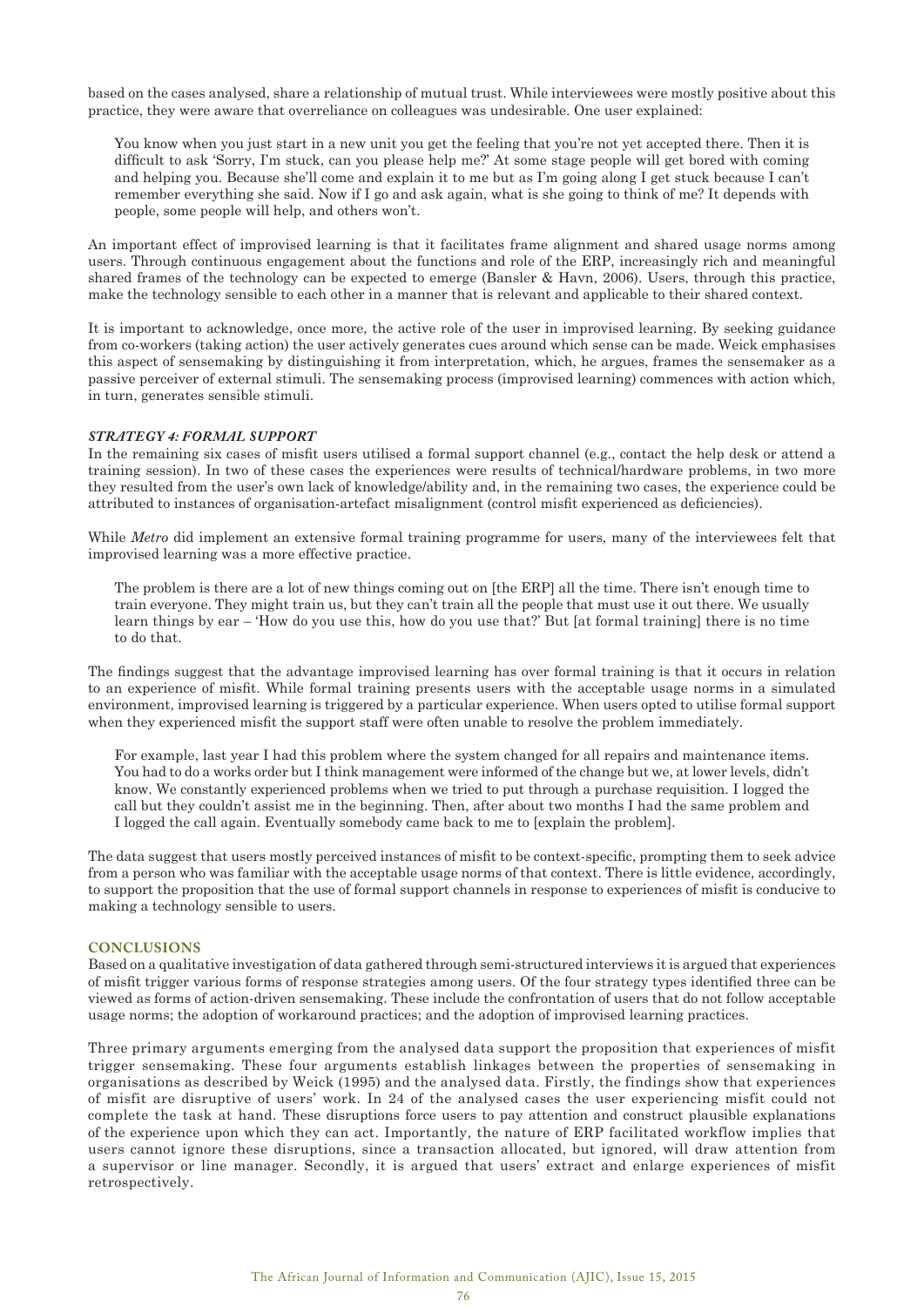The data revealed that users' recollections of misfit experiences are rich in detail and typically involve reasoning about the underlying causalities. This suggests that these experiences have been bracketed out from ongoing streams of experience and reflected upon critically. Thirdly, the study provides strong evidence that responses to misfit are, in most cases, of a social nature. In 23 of the cases analysed users either confronted a co-worker (12 cases) or consulted a co-worker (11 cases). These behavioural patterns constitute action-driven sensemaking processes during which users either manipulate (enact) their environment or actively generate stimuli to reduce ambiguity/uncertainty.

While this study focussed on experiences of misfit, it may be proposed that experiences of fit can play a similar role, particularly when users successfully apply a technology in a new or unique scenario. These user success stories, it is argued, also have the potential to trigger sensemaking when they are extracted and discussed.

Finally, it is worth reflecting about the implications of these findings for practice. While this study is of a descriptive nature, practitioners may find value in these findings in three ways. Firstly, it is important to note that in only six of the 34 cases experiences of misfit triggered the use of a formal support channel. Hence, while IS/IT departments may use logs of support requests as indicators of fit achieved, they should be careful to rely too heavily on them. This study suggests that by far the most (28 of 34) cases of misfit experienced are handled informally among users. Secondly, the findings suggest that formal training programmes are limited in their ability to stimulate sensemaking. While an obvious necessity, it seems that users learn more effectively from improvised, informal engagement in response to misfit experienced than from formally designed training courses. Lastly, the value of an organisational culture that supports and cultivates informal learning should be highlighted. IS/IT departments should, in combination with formal support/training, encourage informal learning practices. This may involve interventions which, for example, recognise or reward individuals that frequently adopt the role of informal trainer in a particular department.

#### *LIMITATIONS AND FUTURE RESEARCH*

While ERP-based information systems satisfy a significant set of the characteristics of general business information systems, one should be mindful of their unique attributes when framed as targets of sensemaking. Three attributes, in particular, must be noted. Firstly, the integrated nature of ERPs implies that adoption by users is generally mandatory. Secondly, ERPs are designed to impose task/process structure and, thirdly, ERP usage emphasises task-interdependence. Combined, these attributes serve to drive the adaption process and, as part thereof, subjective and shared technological sensemaking. Weick's theory of sensemaking may indeed be relevant/ applicable to a wider range of technology adoption projects, but the findings of this study relate strongly to the unique attributes of ERP artefacts. The adoption of IT artefacts for hedonic purposes, for example, is driven by different forces and may, in turn, lead to different sensemaking processes. A second notable limitation of this study is that it is concerned primarily with sensemaking by the user community. An investigation of the sensemaking processes that occur, for example, among members of IT/IS departments during adaptation is likely to uncover different findings. A final limitation worth noting is that the author performed the analysis without assistance, an arrangement that may have obstructed the objective interpretation of the data.

Despite these limitations, future research projects can build upon this study in various ways. It has been shown here that Weick's theory of sensemaking provides researchers with a useful analytic and conceptual framework to interpret action-driven technology sensemaking. This provides researchers with an alternative to traditional adoption models and illuminates the cognitive and social dimensions of (non-linear) adaptation processes. Importantly, it also provides a basis for the reconceptualisation of the user-system boundary by acknowledging the user's role in the manipulation of his/her environment.

#### **LIST OF REFERENCES**

- Alter, S. (2008). Defining information systems as work systems: implications for the IS field. *European Journal of Information Systems, 17*(5), 448-469. doi:10.1057/ejis.2008.37.
- Askenäs, L., & Westelius, A. (2003). Five roles of an information system: A social constructionist approach to analysing the use of ERP systems. *Informing Science, 6*, 209-220.
- Auditor General of South Africa. (2011). Consolidated general report on the local government audit outcomes 2009-10 [Online]. Retrieved from http://www.agsa.co.za/audit-reports/MFMA.aspx
- Auditor General of South Africa. (2012). Consolidated general report on the local government audit outcomes 20010-11 [Online]. Retrieved from http://www.agsa.co.za/audit-reports/MFMA.aspx
- Avison, D. E., & Pries-Heje, J. (2005). *Research in information systems: A handbook for research supervisors and their students*. Oxford: Butterworth-Heinemann.
- Azad, B., & King, N. (2008). Enacting computer workaround practices within a medication dispensing system. *European Journal of Information Systems, 17*(3), 15.
- Bansler, J. P., & Havn, E. (2006). Sensemaking in technology-use mediation: Adapting groupware technology in organizations. *Computer Supported Cooperative Work (CSCW), 15*(1), 55-91.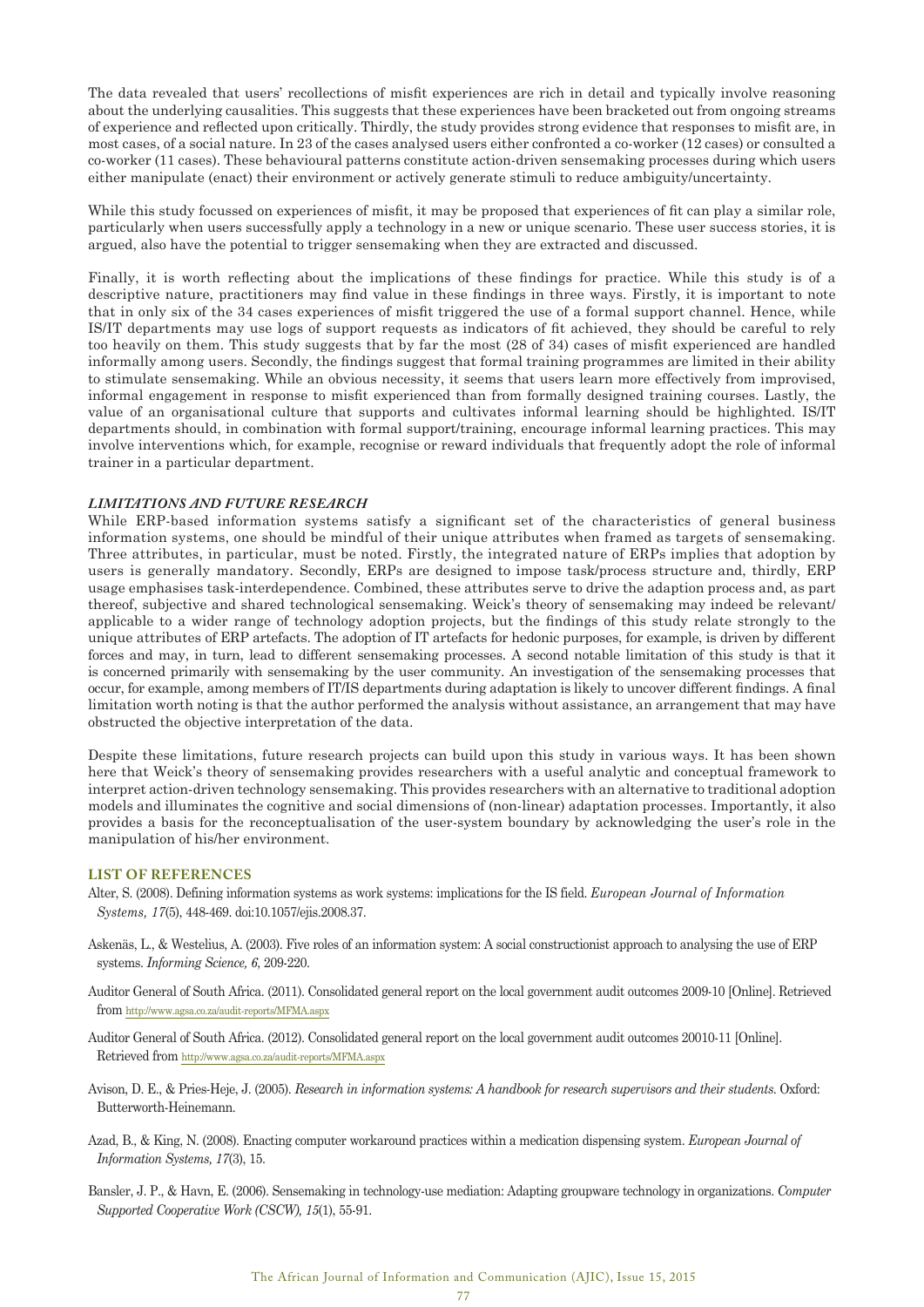Beaudry, A., & Pinsonneault, A. (2005). Understanding user responses to information technology: A coping model of user adaptation. *MIS Quarterly, 29*(3), 493-524.

Benbasat, I., & Barki, H. (2007). Quo vadis, TAM? *Journal of the Association for Information Systems, 8*(4), 211-219.

- Berente, N., Hansen, S., Pike, J. C., & Bateman, P. J. (2011). Arguing the value of virtual worlds: Patterns of discursive sensemaking of an innovative technology. *MIS Quarterly, 35*(3), 685-709.
- Boudreau, M.-C., & Robey, D. (2005). Enacting integrated information technology: A human agency perspective. *Organization Science, 16*(1), 3-18. doi:10.1287/orsc.1040.0103.
- Daft, R., & Weick, K. (1984). Toward a model of organizations as interpretation systems. *Academy of Management Review*. Retrieved from http://www.jstor.org/stable/258441
- DeLone, W. H., & McLean, E. R. (1992). Information systems success: the quest for the dependent variable. *Information Systems Research, 3*(1), 60-95. doi:10.1287/isre.3.1.60.
- DeLone, W. H., & McLean, E. R. (2003). The DeLone and McLean model of information systems success: a ten-year update. *Journal of Management Information Systems, 19*(4), 9-30.
- Department of Cooperative Governance and Traditional Affairs Republic of South Africa. (2009). *State of Local Government in South Africa*. Pretoria, South Africa: Author.
- Department of Government Communications and Information System. (2012). *South Africa Yearbook 2010/2011*. (D. Burger, Ed.). Pretoria: Government Communication and Information System.
- Dervin, B. (2003). A brief pictorial guide to Dervin's sense-making methodology. *A Nondivisional Workshop held at the Meeting of the International Communication Association, San Diego, CA.*
- Dervin, B., Foreman-Wernet, L., & Lauterbach, E. (2003). *Sense-making methodology reader: Selected writings of Brenda Dervin (Communication Alternatives)*. Hampton Pr.
- Foreman-Wernet, L. (2003). Rethinking communication: Introducing the sense-making methodology. In B. Dervin, L. Foreman-Wernet, & E. Lauterbach (Eds.), *Sense-making methodology reader: Selected writings of Brenda Dervin* (pp. 5-16). New Jersey, USA:Cresskill.
- Goodhue, D. L., & Thompson, R. L. (1995). Task-technology fit and individual performance. *Management Information Systems, 19*(2), 213-236.
- Griffith, T. L. (1999). Technology features as triggers for sensemaking. *The Academy of Management Review, 24*(3), 472-488.
- Henfridsson, O. (2000). Ambiguity in IT adaptation: Making sense of First Class in a social work setting. *Information Systems Journal, 10*(2), 87-104. doi:10.1046/j.1365-2575.2000.00077.x.
- Ignatiadis, I., & Nandhakumar, J. (2009). The effect of ERP system workarounds on organizational control: An interpretivist case study. *Scandinavian Journal of Information Systems, 21*(2), 59-90.
- Jackson, M. H., Poole, M. S., & Kuhn, T. (2002). The social construction of technology in studies of the workplace. In L. Lievrouw & S. Livingstone (Eds.), *Handbook of new media: Social shaping and consequences of ICTs* (pp. 236-253). London, UK: Sage.
- Jacobs, F., & Weston, F. C. (2007). Enterprise resource planning (ERP): A brief history. *Journal of Operations Management, 25*(2), 357- 363. doi:10.1016/j.jom.2006.11.005.
- Kanellis, P., Lycett, M., & Paul, R. J. (1999). Evaluating business information systems fit: From concept to practical application. *European Journal of Information Systems, 8*(1), 65-76.
- Kanellis, P., & Paul, R. J. (2005). User behaving badly: Phenomena and paradoxes from an investigation into information systems misfit. *Journal of Organizational and End User Computing, 17*(2), 64-91.
- Kellogg, K. C., Orlikowski, W. J., & Yates, J. (2006). Life in the trading zone: Structuring coordination across boundaries in postbureaucratic organizations. *Organization Science, 17*(1), 22-44. doi:10.1287/orsc.
- Klein, G., Moon, B., & Hoffman, R. (2006a). Making sense of sensemaking 1: Alternative perspectives. *IEEE Intelligent Systems, 21*(4), 70-73.
- Klein, G., Moon, B., & Hoffman, R. (2006b). Making sense of sensemaking 2: A macrocognitive model. *IEEE Intelligent Systems, 21*(5), 88-92.
- Le Roux, D. B. (2013). *Incongruence and enactment in information systems : A sensemaking analysis*. PhD thesis, Stellenbosch University. Retrieved from SUNScholar Research Repository http://scholar.sun.ac.za/handle/10019.1/85663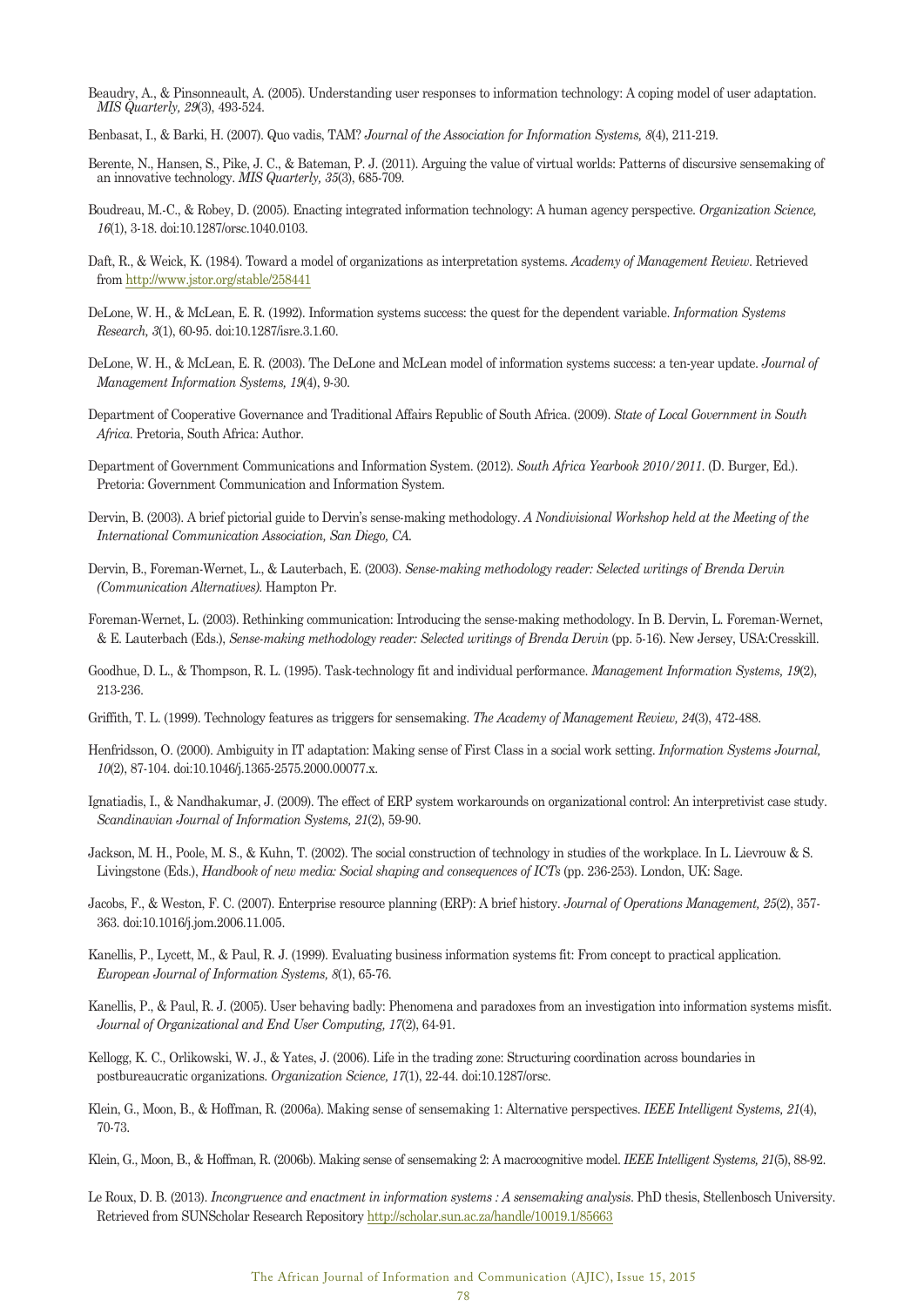- Mathieson, K. (1991). Predicting user Intentions: Comparing the technology acceptance model with the theory of planned behavior. *Information Systems Research, 2*(3), 173-192.
- Memela, S., Mautjane, B., & Nzo, T. (2008). *The state of local governance in South Africa: What does the local governance barometer tell us?* P. Van Hoof (Ed.). Pretoria: IDASA Publishing Department.
- Mishra, A. N., & Agarwal, R. (2010). Technological frames, organizational capabilities, and IT use: An empirical investigation of electronic procurement. *Information Systems Research, 21*(2), 249-270. doi:10.1287/isre.1080.0220.
- Naumer, C., Fisher, K., & Dervin, B. (2008). Sense-making: A methodological perspective. In *CHI 2008 Workshop on Sensemaking*. Florence, Italy.
- Orlikowski, W. J., & Gash, D. C. (1994). Technological frames: Making sense of information technology in organizations. *ACM Transactions on Information Systems, 12*(2), 174-207. doi:http://doi.acm.org/10.1145/196734.196745.
- Orlikowski, W. J., & Gash, D. C. (2011). *Changing frames--understanding technological change in organizations*. South Carolina, USA: Nabu Press.
- Parasuraman, A. (2000). Technology readiness index (TRI): A multiple-item scale to measure readiness to embrace new technologies. *Journal of Service Research, 2*(4), 307-320. doi:10.1177/109467050024001.
- Petter, S., DeLone, W., & McLean, E. R. (2013). Information systems success: The quest for the independent variables. *Journal of Management Information Systems, 29*(4), 7-62. doi:10.2753/MIS0742-1222290401.
- Pollock, N. (2005). When is a work-around? Conflict and negotiation in computer systems development. *Science, Technology & Human Values, 30*(4), 496-514. doi:10.1177/0162243905276501.
- Saeed, K. A., & Abdinnour, S. (2013). Understanding post-adoption IS usage stages: An empirical assessment of self-service information systems. *Information Systems Journal, 23*(3), 219-244. doi:10.1111/j.1365-2575.2011.00389.x.
- Sia, S. K., & Soh, C. (2007). An assessment of package-organisation misalignment: Institutional and ontological structures. *European Journal of Information Systems, 16*(5), 568-583. doi:10.1057/palgrave.ejis.3000700.
- Snowden, D. J. (2005). Multi-ontology sense making : A new simplicity in decision making, *Informatics in Primary Care, 13*(1), 45-53.
- Soh, C., & Sia, S. (2004). An institutional perspective on sources of ERP package-organisation misalignments. *The Journal of Strategic Information Systems, 13*(4), 375-397. doi:10.1016/j.jsis.2004.11.001.
- Strong, D. M., & Volkoff, O. (2010). Understanding organization-enterprise system fit: A path to theorizing the information technology artifact. *MIS Quarterly, 34*(4), 731-756.
- Venkatesh, V., Morris, M. G., Davis, G. B., & Davis, F. D. (2003). User acceptance of information technology: Toward a unified view. *MIS Quarterly, 27*(3), 425-478.
- Venkatesh, V., Thong, J. Y. L., & Xu, X. (2012). Consumer acceptance and use of information technology: Extending the unified theory of acceptance and use of technology. *MIS Quarterly, 36*(March), 157-178.
- Weick, K. (1991). The nontraditional quality of organizational learning. *Organization Science, 2*(1), 116-124.
- Weick, K. (1993). The collapse of sensemaking in the organizations : The Mann Gulch Disaster, *Administrative Science Quarterly, 38*(4), 628-652.
- Weick, K. (1995). *Sensemaking in organizations*. Thousand Oaks: Sage.
- Weick, K. (1998). Improvisation as a mindset for organizational analysis. *Organization Science, 9*(5), 543-555.
- Weick, K. (2005). Managing the unexpected: complexity as distributed sensemaking. In R. McDaniel & D. Driebe (Eds.), *Uncertainty and surprise in complex systems* (Vol. 4, pp. 51-65). Berlin: Springer-Verlag.
- Weick, K., & Quinn, R. (1999). Organizational change and development. *Annual Review of Psychology, 50*, 361-386.
- Weick, K., & Roberts, K. (1993). Collective mind in organizations: Heedful interrelating on flight decks. *Administrative Science Quarterly, 38*(3), 357-381.
- Weick, K., Sutcliffe, K. M., & Obstfeld, D. (2005). Organizing and the process of sensemaking. *Organization Science, 16*(4), 409-421. doi:10.1287/orsc.1050.0133.
- Yin, R. K. (2009). *Case study research: Design and methods* (4th ed.). Thousand Oaks: Sage.